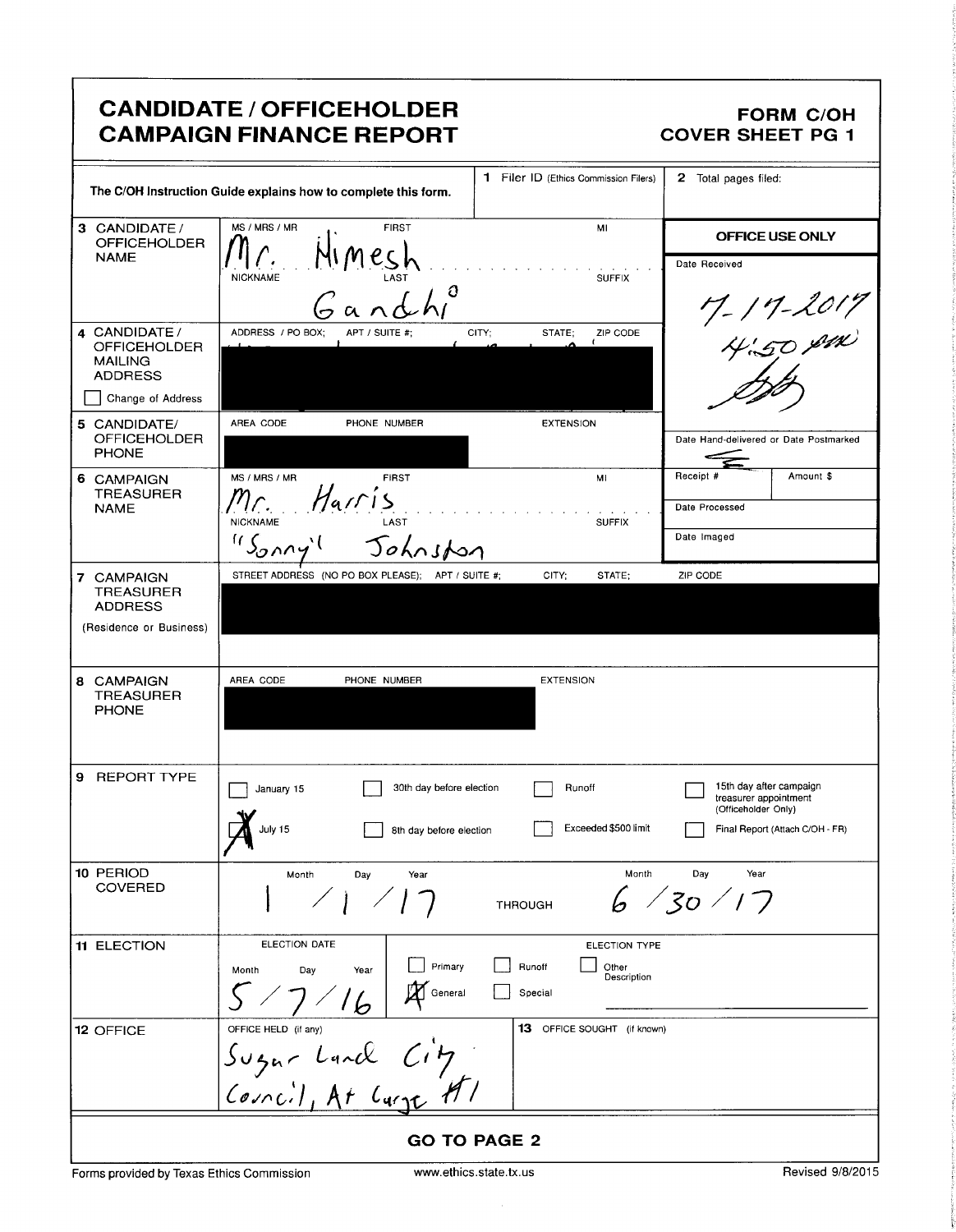## CANDIDATE / OFFICEHOLDER<br>CAMPAIGN FINANCE REPORT COVER SHEET PG 2 **CAMPAIGN FINANCE REPORT**

| 14 C/OH NAME                                              | $\Omega$ undhi                                                                                    |                                                                                                                                                                                                                                                                                                                                                                         | 15 Filer ID (Ethics Commission Filers)                                                                                                                       |
|-----------------------------------------------------------|---------------------------------------------------------------------------------------------------|-------------------------------------------------------------------------------------------------------------------------------------------------------------------------------------------------------------------------------------------------------------------------------------------------------------------------------------------------------------------------|--------------------------------------------------------------------------------------------------------------------------------------------------------------|
| <b>16 NOTICE FROM</b><br><b>POLITICAL</b><br>COMMITTEE(S) | OF SUCH EXPENDITURES.                                                                             | THIS BOX IS FOR NOTICE OF POLITICAL CONTRIBUTIONS ACCEPTED OR POLITICAL EXPENDITURES MADE BY POLITICAL COMMITTEES TO<br>SUPPORT THE CANDIDATE / OFFICEHOLDER. THESE EXPENDITURES MAY HAVE BEEN MADE WITHOUT THE CANDIDATE'S OR OFFICEHOLDER'S<br>KNOWLEDGE OR CONSENT. CANDIDATES AND OFFICEHOLDERS ARE REQUIRED TO REPORT THIS INFORMATION ONLY IF THEY RECEIVE NOTICE |                                                                                                                                                              |
|                                                           | <b>COMMITTEE TYPE</b>                                                                             | <b>COMMITTEE NAME</b>                                                                                                                                                                                                                                                                                                                                                   |                                                                                                                                                              |
|                                                           | GENERAL                                                                                           |                                                                                                                                                                                                                                                                                                                                                                         |                                                                                                                                                              |
|                                                           | SPECIFIC                                                                                          | <b>COMMITTEE ADDRESS</b>                                                                                                                                                                                                                                                                                                                                                |                                                                                                                                                              |
|                                                           |                                                                                                   | COMMITTEE CAMPAIGN TREASURER NAME                                                                                                                                                                                                                                                                                                                                       |                                                                                                                                                              |
| <b>Additional Pages</b>                                   |                                                                                                   | <b>COMMITTEE CAMPAIGN TREASURER ADDRESS</b>                                                                                                                                                                                                                                                                                                                             |                                                                                                                                                              |
| <b>17 CONTRIBUTION</b><br><b>TOTALS</b>                   | 1.                                                                                                | TOTAL POLITICAL CONTRIBUTIONS OF \$50 OR LESS (OTHER THAN<br>PLEDGES, LOANS, OR GUARANTEES OF LOANS), UNLESS ITEMIZED                                                                                                                                                                                                                                                   |                                                                                                                                                              |
|                                                           | 2.<br><b>TOTAL POLITICAL CONTRIBUTIONS</b><br>(OTHER THAN PLEDGES, LOANS, OR GUARANTEES OF LOANS) | \$                                                                                                                                                                                                                                                                                                                                                                      |                                                                                                                                                              |
| <b>EXPENDITURE</b><br><b>TOTALS</b>                       | 3.                                                                                                | TOTAL POLITICAL EXPENDITURES OF \$100 OR LESS,<br>UNLESS ITEMIZED                                                                                                                                                                                                                                                                                                       | \$                                                                                                                                                           |
|                                                           | <b>TOTAL POLITICAL EXPENDITURES</b><br>4.                                                         |                                                                                                                                                                                                                                                                                                                                                                         | \$                                                                                                                                                           |
| <b>CONTRIBUTION</b><br><b>BALANCE</b>                     | 5.<br>TOTAL POLITICAL CONTRIBUTIONS MAINTAINED AS OF THE LAST DAY<br>OF REPORTING PERIOD          | \$                                                                                                                                                                                                                                                                                                                                                                      |                                                                                                                                                              |
| <b>OUTSTANDING</b><br><b>LOAN TOTALS</b>                  | 6.                                                                                                | TOTAL PRINCIPAL AMOUNT OF ALL OUTSTANDING LOANS AS OF THE<br>LAST DAY OF THE REPORTING PERIOD                                                                                                                                                                                                                                                                           | \$<br>2,982,62                                                                                                                                               |
| 18 AFFIDAVIT                                              |                                                                                                   |                                                                                                                                                                                                                                                                                                                                                                         |                                                                                                                                                              |
|                                                           | MARY M. WORLEY                                                                                    | Under Title 15, Election Code,                                                                                                                                                                                                                                                                                                                                          | I swear, or affirm, under penalty of perjury, that the accompanying report is<br>true and correct and includes all information required to be reported by me |

NOTARY ID #13065980-2 My Commission Expires May 12, 2020 Signature of Candidate or Officeholder AFFIX NOTARY STAMP/ SEALABOVE Sworn to and subscribed before me, by the said  $\text{H}(Mes) \qquad \text{Gand} \qquad \qquad$ , this the 17 day of JUN , 20 / 7 do certify which, witness my hand and seal of office.

cly Mary Worky Hotary Publ

I'

 $\mathcal{K}$ 

6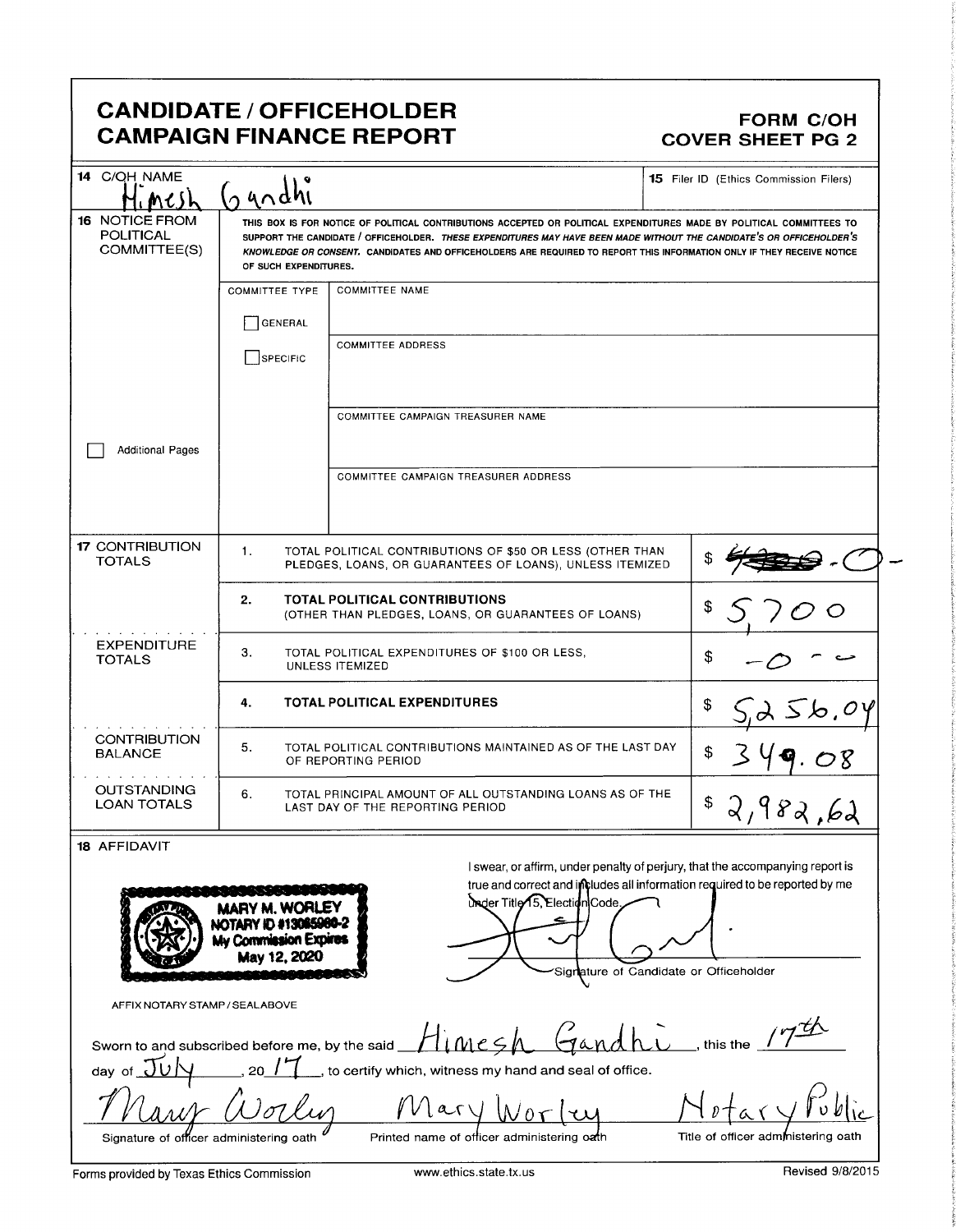# SUBTOTALS - C/OH FORM C/OH

# COVER SHEET PG 3

19 FILER NAME 2

|  | 20 Filer ID (Ethics Commission Filers) |  |
|--|----------------------------------------|--|
|  |                                        |  |

|              | 21 SCHEDULE SUBTOTALS<br><b>NAME OF SCHEDULE</b>                                             | <b>SUBTOTAL</b><br><b>AMOUNT</b> |
|--------------|----------------------------------------------------------------------------------------------|----------------------------------|
| 1.           | SCHEDULE A1: MONETARY POLITICAL CONTRIBUTIONS                                                |                                  |
| $\mathbf{2}$ | SCHEDULE A2: NON-MONETARY (IN-KIND) POLITICAL CONTRIBUTIONS                                  | \$                               |
| 3.           | SCHEDULE B: PLEDGED CONTRIBUTIONS                                                            | \$                               |
| 4.           | <b>SCHEDULE E: LOANS</b>                                                                     | \$                               |
| 5.           | SCHEDULE F1: POLITICAL EXPENDITURES MADE FROM POLITICAL CONTRIBUTIONS                        | 52256.04                         |
| 6.           | SCHEDULE F2: UNPAID INCURRED OBLIGATIONS                                                     |                                  |
| 7.           | SCHEDULE F3: PURCHASE OF INVESTMENTS MADE FROM POLITICAL CONTRIBUTIONS                       | \$                               |
| 8.           | SCHEDULE F4: EXPENDITURES MADE BY CREDIT CARD                                                | \$                               |
| 9.           | SCHEDULE G: POLITICAL EXPENDITURES MADE FROM PERSONAL FUNDS                                  | \$                               |
| 10.          | SCHEDULE H: PAYMENT MADE FROM POLITICAL CONTRIBUTIONS TO A BUSINESS OF C/OH                  | \$                               |
| 11.          | SCHEDULE I: NON-POLITICAL EXPENDITURES MADE FROM POLITICAL CONTRIBUTIONS                     | \$                               |
| 12.          | SCHEDULE K: INTEREST, CREDITS, GAINS, REFUNDS, AND CONTRIBUTIONS<br><b>RETURNED TO FILER</b> | \$                               |

s

i

1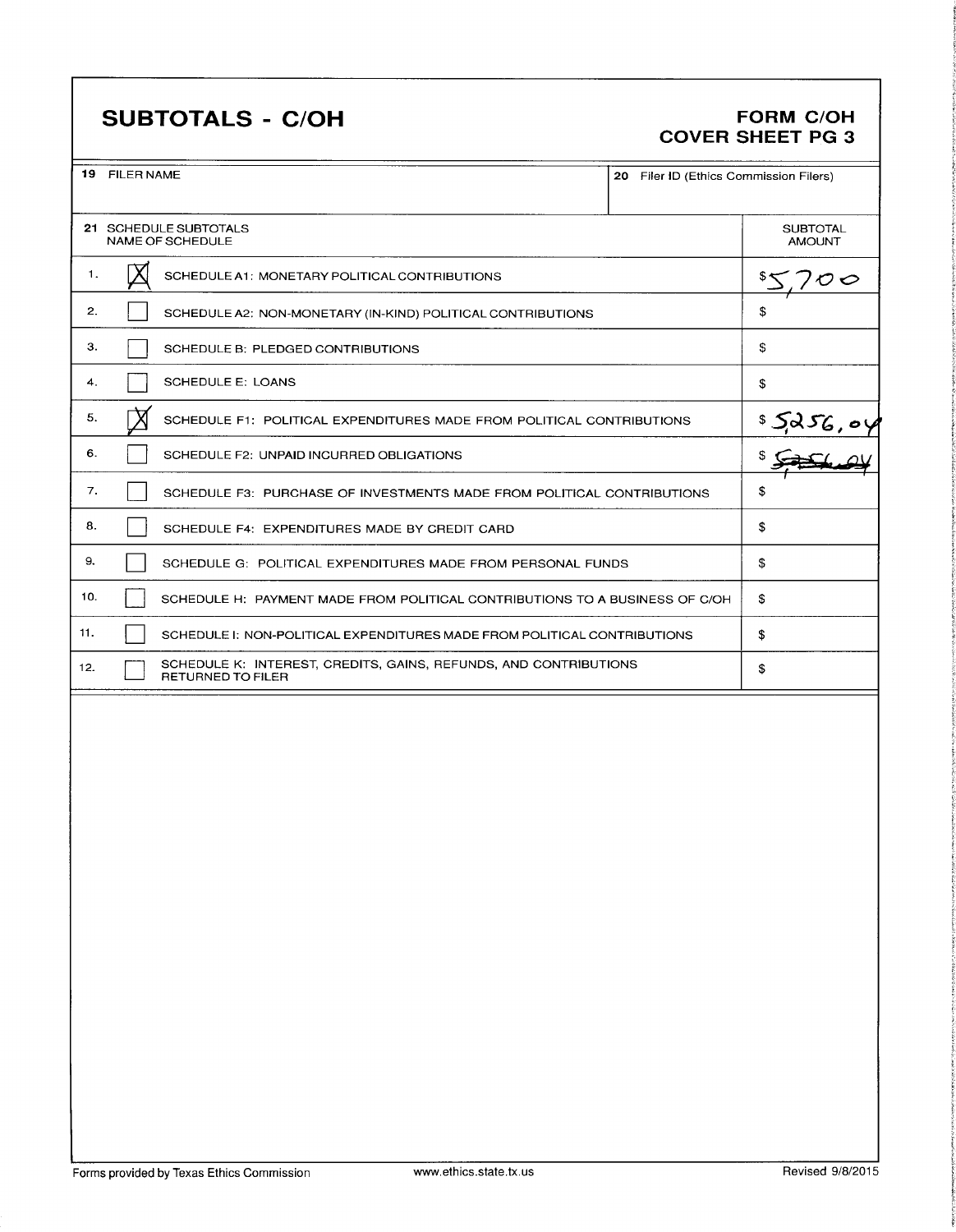| <b>MONETARY POLITICAL CONTRIBUTIONS</b>                                                                         | <b>SCHEDULE A1</b>                    |
|-----------------------------------------------------------------------------------------------------------------|---------------------------------------|
| The Instruction Guide explains how to complete this form.                                                       | <b>1</b> Total pages Schedule A1:     |
| 2 FILER NAMEL<br>Heresh Garth                                                                                   | 3 Filer ID (Ethics Commission Filers) |
| 4 Date<br>5 Full name of contributor<br>out-of-state PAC (ID#:                                                  | 7 Amount of contribution (\$)         |
| 1-3-2016 6 Contributor address; Civicli State; Zip Code                                                         | \$3,700.00                            |
| 8 Principal occupation / Job title (See Instructions)<br>9<br>Employer (See Instructions)<br>Business Owner     |                                       |
| Full name of contributor<br>out-of-state PAC (ID#:<br>Date<br>Trent Conner                                      | Amount of contribution (\$)           |
| $1 - 3 - 20/61$<br>Contributor address; City; State; Zip Code                                                   | \$1,000.00                            |
| Principal occupation / Job title (See Instructions)<br>Employer (See Instructions)<br>Home Duiller              |                                       |
| Full name of contributor<br>Date<br>out-of-state PAC (ID#:                                                      | Amount of contribution (\$)           |
| $13-2016$ continuous data<br>City: State: Zip Code                                                              | $#$ 1,000,00                          |
| Principal occupation / Job title (See Instructions)<br>Employer (See Instructions)<br><u>Hone</u> Builty        |                                       |
| Date<br>Full name of contributor<br>out-of-state PAC (ID#:                                                      | Amount of contribution (\$)           |
| JamesMurname<br>State: Zip Code<br>Contributor address:<br>City:<br>$1 - 3 - 3016$                              | $#$ 1,000,00                          |
| Employer (See Instructions)<br>Principal occupation / Job title (See Instructions)<br>Estore Development<br>Keq |                                       |
| ATTACH ADDITIONAL COPIES OF THIS SCHEDULE AS NEEDED                                                             |                                       |
| If contributor is out-of-state PAC, please see instruction guide for additional reporting requirements.         |                                       |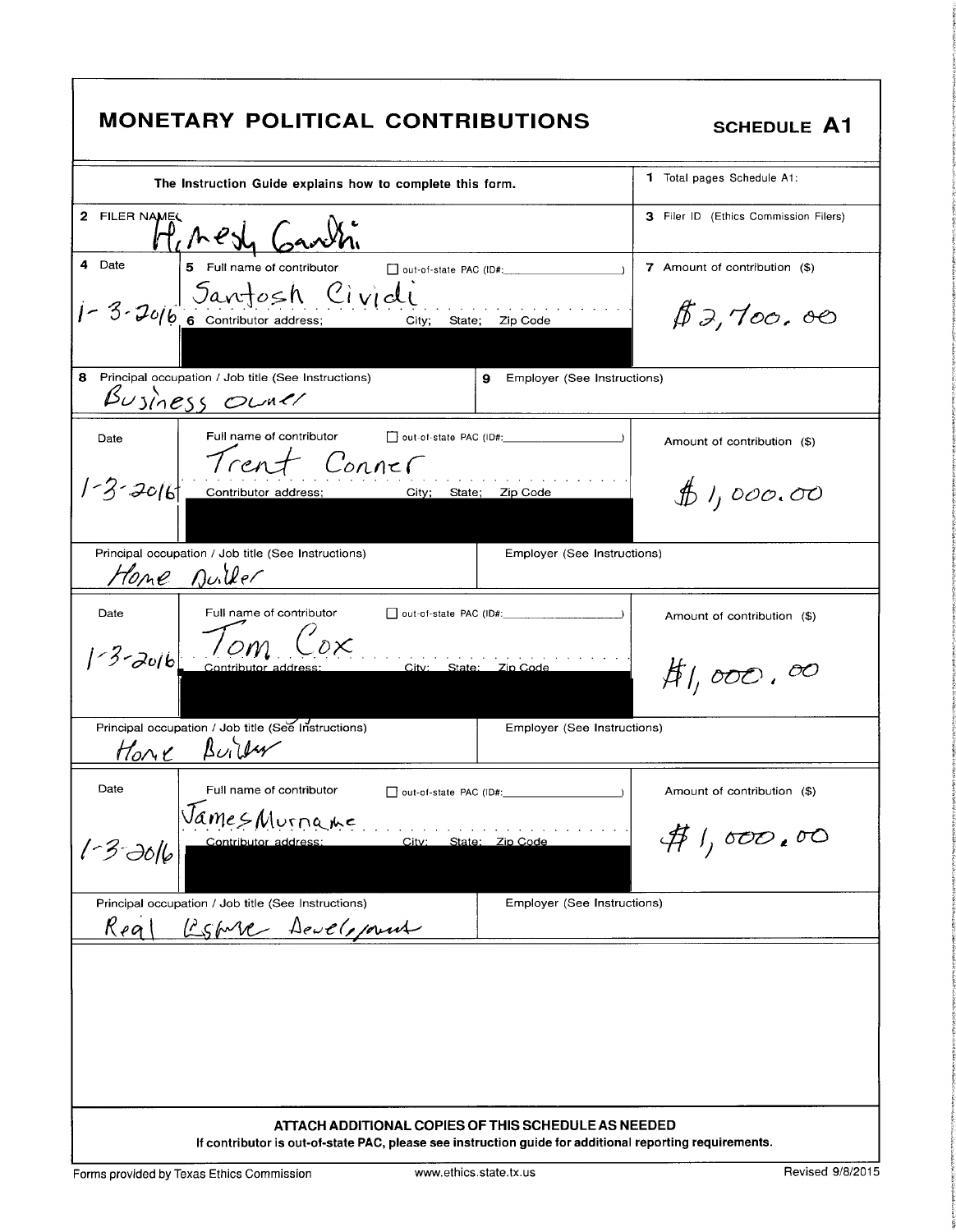### **SCHEDULE F1**

|                                                                                                                                                                                |                  | <b>EXPENDITURE CATEGORIES FOR BOX 8(a)</b>                                                        |                                            |                                                                                                 |                                                                                                                                                                                                      |             |
|--------------------------------------------------------------------------------------------------------------------------------------------------------------------------------|------------------|---------------------------------------------------------------------------------------------------|--------------------------------------------|-------------------------------------------------------------------------------------------------|------------------------------------------------------------------------------------------------------------------------------------------------------------------------------------------------------|-------------|
| Advertising Expense<br>Accounting/Banking<br><b>Consulting Expense</b><br>Contributions/Donations Made By<br>Candidate/Officeholder/Political Committee<br>Credit Card Payment |                  | Event Expense<br>Fees<br>Food/Beverage Expense<br>Gift/Awards/Memorials Expense<br>Legal Services | Polling Expense<br><b>Printing Expense</b> | Loan Repayment/Reimbursement<br>Office Overhead/Rental Expense<br>Salaries/Wages/Contract Labor | Solicitation/Fundraising Expense<br><b>Transportation Equipment &amp; Related Expense</b><br><b>Travel In District</b><br><b>Travel Out Of District</b><br>Other (enter a category not listed above) |             |
|                                                                                                                                                                                |                  | The Instruction Guide explains how to complete this form.                                         |                                            |                                                                                                 |                                                                                                                                                                                                      |             |
| 1 Total pages Schedule F1:                                                                                                                                                     | 2 FILER NAME     |                                                                                                   |                                            |                                                                                                 | 3 Filer ID (Ethics Commission Filers)                                                                                                                                                                |             |
| 4 Date                                                                                                                                                                         | Payee name<br>5  | VOC IConti                                                                                        |                                            |                                                                                                 |                                                                                                                                                                                                      |             |
| 6 Amount $($ \$)                                                                                                                                                               | 7 Payee address; | City; State; Zip Code                                                                             |                                            |                                                                                                 |                                                                                                                                                                                                      |             |
|                                                                                                                                                                                |                  |                                                                                                   |                                            |                                                                                                 |                                                                                                                                                                                                      |             |
| 8                                                                                                                                                                              |                  | (a) Category (See Categories listed at the top of this schedule)                                  |                                            | (b) Description                                                                                 |                                                                                                                                                                                                      |             |
| <b>PURPOSE</b><br>ОF<br><b>EXPENDITURE</b>                                                                                                                                     |                  | Adurtisin                                                                                         | $X$ $P$ ns $P$                             |                                                                                                 | Check if travel outside of Texas. Complete Schedule T.<br>Check if Austin, TX, officeholder living expense                                                                                           |             |
| 9 Complete ONLY if direct<br>expenditure to benefit C/OH                                                                                                                       |                  | Candidate / Officeholder name                                                                     |                                            | Office sought                                                                                   |                                                                                                                                                                                                      | Office held |
|                                                                                                                                                                                | Payee name       |                                                                                                   |                                            |                                                                                                 |                                                                                                                                                                                                      |             |
| Date                                                                                                                                                                           |                  | $\mathcal{S}_{\mathcal{O}}$ N                                                                     |                                            |                                                                                                 |                                                                                                                                                                                                      |             |
| Amount (\$)                                                                                                                                                                    | Payee address;   | State,<br>City;                                                                                   | Zip Code                                   |                                                                                                 |                                                                                                                                                                                                      |             |
|                                                                                                                                                                                |                  |                                                                                                   |                                            |                                                                                                 |                                                                                                                                                                                                      |             |
| <b>PURPOSE</b>                                                                                                                                                                 |                  | Category (See Categories listed at the top of this schedule)                                      |                                            | Description                                                                                     | Check if travel outside of Texas. Complete Schedule T.                                                                                                                                               |             |
| ОF<br><b>EXPENDITURE</b>                                                                                                                                                       |                  | Advertising Expert                                                                                |                                            |                                                                                                 | Check if Austin, TX, officeholder living expense                                                                                                                                                     |             |
| Complete ONLY if direct<br>expenditure to benefit C/OH                                                                                                                         |                  | Candidate / Officeholder name                                                                     |                                            | Office sought                                                                                   |                                                                                                                                                                                                      | Office held |
|                                                                                                                                                                                | Payee name       |                                                                                                   |                                            |                                                                                                 |                                                                                                                                                                                                      |             |
| Date                                                                                                                                                                           |                  |                                                                                                   |                                            |                                                                                                 |                                                                                                                                                                                                      |             |
| Amount (\$)                                                                                                                                                                    | Payee address;   | City;<br>State                                                                                    | Zip Code                                   |                                                                                                 |                                                                                                                                                                                                      |             |
|                                                                                                                                                                                |                  |                                                                                                   |                                            |                                                                                                 |                                                                                                                                                                                                      |             |
|                                                                                                                                                                                |                  | Category (See Categories listed at the top of this schedule)                                      |                                            | Description                                                                                     |                                                                                                                                                                                                      |             |
| <b>PURPOSE</b>                                                                                                                                                                 |                  |                                                                                                   |                                            |                                                                                                 | Check if travel outside of Texas. Complete Schedule T.                                                                                                                                               |             |
| OF<br><b>EXPENDITURE</b>                                                                                                                                                       |                  |                                                                                                   |                                            |                                                                                                 | Check if Austin, TX, officeholder living expense                                                                                                                                                     |             |
| Complete ONLY if direct<br>expenditure to benefit C/OH                                                                                                                         |                  | Candidate / Officeholder name                                                                     |                                            | Office sought                                                                                   |                                                                                                                                                                                                      | Office held |
|                                                                                                                                                                                |                  | ATTACH ADDITIONAL COPIES OF THIS SCHEDULE AS NEEDED                                               |                                            |                                                                                                 |                                                                                                                                                                                                      |             |

Forms provided by Texas Ethics Commission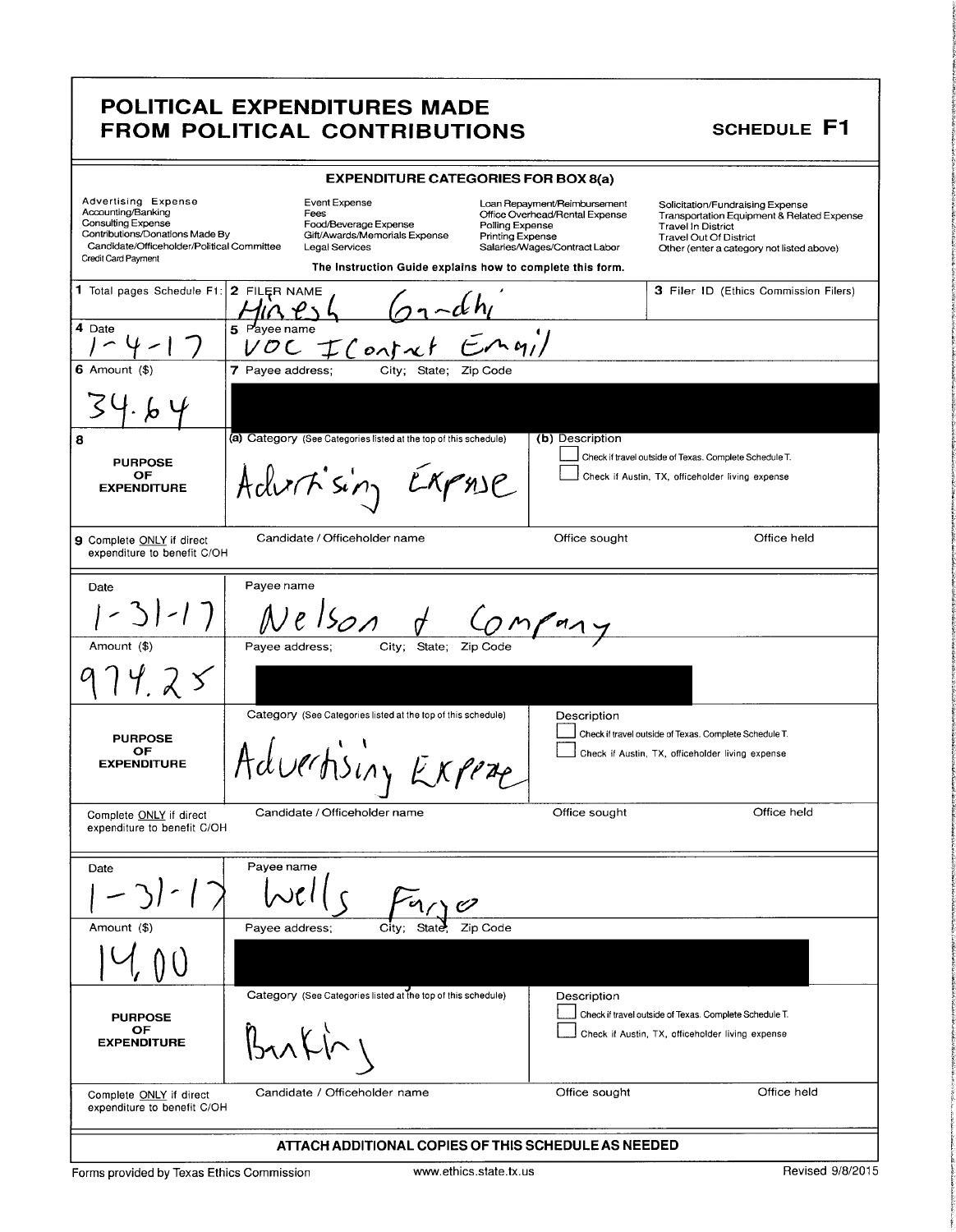I.

k ii t

I t

|                                                                                                                                                                         | <b>POLITICAL EXPENDITURES MADE</b><br>FROM POLITICAL CONTRIBUTIONS                                                                                                                                    |                                                                                                 | <b>SCHEDULE F1</b>                                                                                                                                                                        |
|-------------------------------------------------------------------------------------------------------------------------------------------------------------------------|-------------------------------------------------------------------------------------------------------------------------------------------------------------------------------------------------------|-------------------------------------------------------------------------------------------------|-------------------------------------------------------------------------------------------------------------------------------------------------------------------------------------------|
|                                                                                                                                                                         | <b>EXPENDITURE CATEGORIES FOR BOX 8(a)</b>                                                                                                                                                            |                                                                                                 |                                                                                                                                                                                           |
| Advertising Expense<br>Accounting/Banking<br>Consulting Expense<br>Contributions/Donations Made By<br>Candidate/Officeholder/Political Committee<br>Credit Card Payment | Event Expense<br>Fees<br>Food/Beverage Expense<br>Polling Expense<br>Gift/Awards/Memorials Expense<br>Printing Expense<br>Legal Services<br>The Instruction Guide explains how to complete this form. | Loan Repayment/Reimbursement<br>Office Overhead/Rental Expense<br>Salaries/Wages/Contract Labor | Solicitation/Fundraising Expense<br>Transportation Equipment & Related Expense<br><b>Travel In District</b><br><b>Travel Out Of District</b><br>Other (enter a category not listed above) |
| 1 Total pages Schedule F1: 2 FILER NAME                                                                                                                                 | ハト                                                                                                                                                                                                    |                                                                                                 | 3 Filer ID (Ethics Commission Filers)                                                                                                                                                     |
| 4 Date<br>$\lambda$                                                                                                                                                     | 5 Payee name<br>Vo C                                                                                                                                                                                  |                                                                                                 |                                                                                                                                                                                           |
| $6$ Amount $($)$                                                                                                                                                        | 7 Pavee address:<br>City: State:<br>Zin Code                                                                                                                                                          |                                                                                                 |                                                                                                                                                                                           |
|                                                                                                                                                                         |                                                                                                                                                                                                       |                                                                                                 |                                                                                                                                                                                           |
| 8<br><b>PURPOSE</b><br>OF<br><b>EXPENDITURE</b>                                                                                                                         | (a) Category (See Categories listed at the top of this schedule)<br>EXan C                                                                                                                            | (b) Description                                                                                 | Check if travel outside of Texas. Complete Schedule T.<br>Check if Austin, TX, officeholder living expense                                                                                |
| 9 Complete ONLY if direct<br>expenditure to benefit C/OH                                                                                                                | Candidate / Officeholder name                                                                                                                                                                         | Office sought                                                                                   | Office held                                                                                                                                                                               |
| Date                                                                                                                                                                    | Payee name                                                                                                                                                                                            |                                                                                                 |                                                                                                                                                                                           |
|                                                                                                                                                                         |                                                                                                                                                                                                       | (11999)                                                                                         |                                                                                                                                                                                           |
| Amount (\$)                                                                                                                                                             | Payee address;<br>City;<br>State; Zip Code                                                                                                                                                            |                                                                                                 |                                                                                                                                                                                           |
|                                                                                                                                                                         |                                                                                                                                                                                                       |                                                                                                 |                                                                                                                                                                                           |
| <b>PURPOSE</b><br><b>OF</b><br><b>EXPENDITURE</b>                                                                                                                       | Category (See Categories listed at the top of this schedule)<br>$\Lambda \Lambda$                                                                                                                     | Description                                                                                     | Check if travel outside of Texas. Complete Schedule T.<br>Check if Austin, TX, officeholder living expense                                                                                |
| Complete ONLY if direct<br>expenditure to benefit C/OH                                                                                                                  | Candidate / Officeholder name                                                                                                                                                                         | Office sought                                                                                   | Office held                                                                                                                                                                               |
| Date                                                                                                                                                                    | Payee name<br>$-A-Sfyr$ FoundA22                                                                                                                                                                      |                                                                                                 |                                                                                                                                                                                           |
| Amount (\$)                                                                                                                                                             | City; State; Zip Code<br>Payee address;                                                                                                                                                               |                                                                                                 |                                                                                                                                                                                           |
| 5,00                                                                                                                                                                    |                                                                                                                                                                                                       |                                                                                                 |                                                                                                                                                                                           |
| <b>PURPOSE</b><br>OF<br><b>EXPENDITURE</b>                                                                                                                              | Category (See Categories listed at the top of this schedule).                                                                                                                                         | Description                                                                                     | Check if travel outside of Texas. Complete Schedule T.<br>Check if Austin, TX, officeholder living expense                                                                                |
| Complete ONLY if direct<br>expenditure to benefit C/OH                                                                                                                  | Candidate / Officeholder name                                                                                                                                                                         | Office sought                                                                                   | Office held                                                                                                                                                                               |
|                                                                                                                                                                         | ATTACH ADDITIONAL COPIES OF THIS SCHEDULE AS NEEDED                                                                                                                                                   |                                                                                                 |                                                                                                                                                                                           |
| Forms provided by Texas Ethics Commission                                                                                                                               | www.ethics.state.tx.us                                                                                                                                                                                |                                                                                                 | Revised 9/8/2015                                                                                                                                                                          |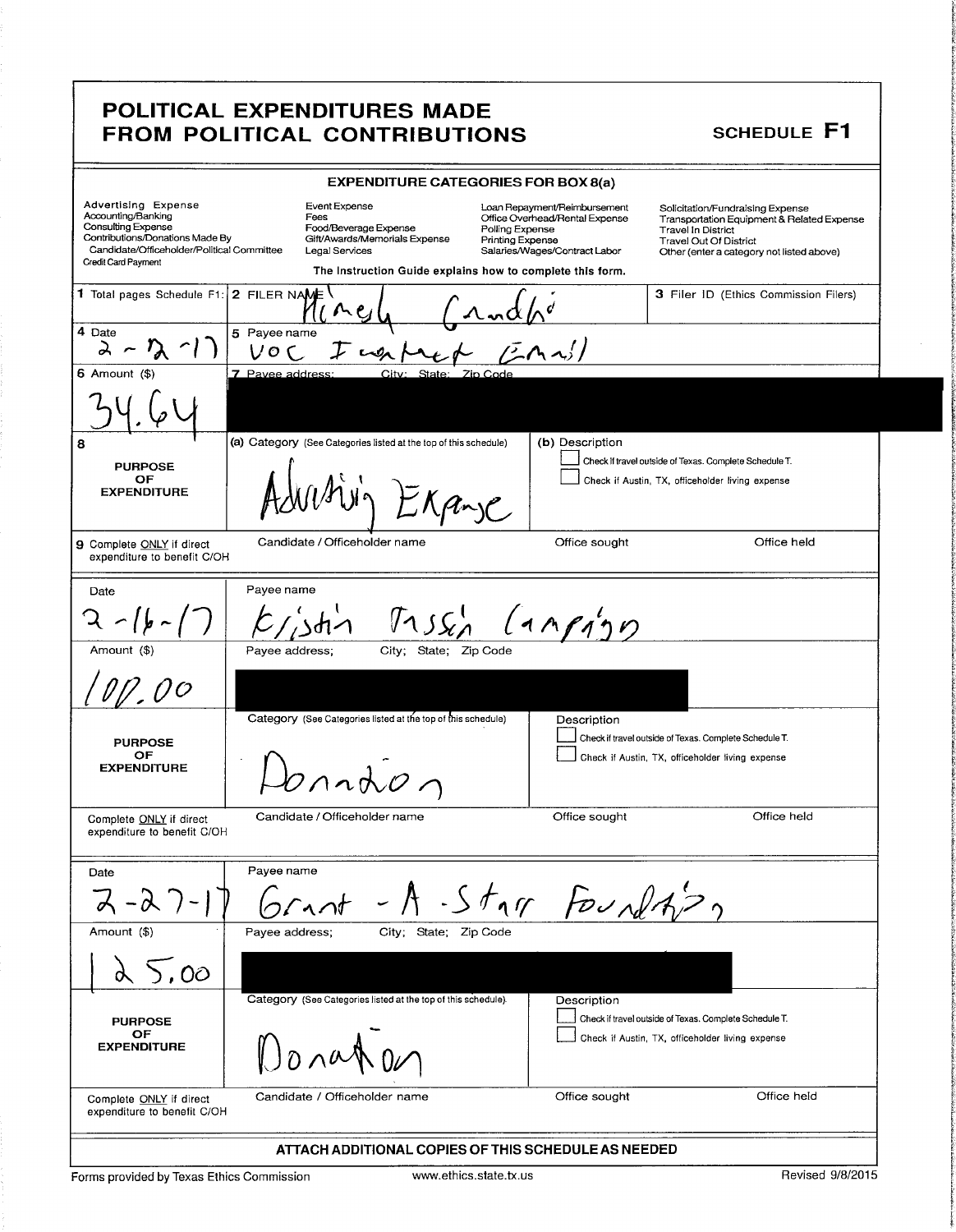8

1 i f t,

0'

|                                                                                                                                                                                                   | <b>EXPENDITURE CATEGORIES FOR BOX 8(a)</b>                                                          |                                                                      |                                                                                                            |                                                                                                                                                                                                                                      |
|---------------------------------------------------------------------------------------------------------------------------------------------------------------------------------------------------|-----------------------------------------------------------------------------------------------------|----------------------------------------------------------------------|------------------------------------------------------------------------------------------------------------|--------------------------------------------------------------------------------------------------------------------------------------------------------------------------------------------------------------------------------------|
| Advertising Expense<br>Accounting/Banking<br>Consulting Expense<br>Contributions/Donations Made By                                                                                                | Event Expense<br>Fees                                                                               | Loan Repayment/Reimbursement<br>Office Overhead/Rental Expense       | Solicitation/Fundraising Expense<br>Transportation Equipment & Related Expense                             |                                                                                                                                                                                                                                      |
| Candidate/Officeholder/Political Committee Legal Services                                                                                                                                         | Food/Beverage Expense<br>Gift/Awards/Memorials Expense                                              | Polling Expense<br>Printing Expense<br>Salaries/Wages/Contract Labor | Travel In District<br>Travel Out Of District<br>Other (enter a category not listed above)                  |                                                                                                                                                                                                                                      |
| Credit Card Payment                                                                                                                                                                               | The Instruction Guide explains how to complete this form.                                           |                                                                      |                                                                                                            |                                                                                                                                                                                                                                      |
|                                                                                                                                                                                                   |                                                                                                     |                                                                      | 3 Filer ID (Ethics Commission Filers)                                                                      |                                                                                                                                                                                                                                      |
|                                                                                                                                                                                                   | <sup>1</sup> Total pages Schedule F1: 2 FILEB NAME<br>1 Data<br>5 Payee name                        |                                                                      |                                                                                                            |                                                                                                                                                                                                                                      |
| $\begin{array}{c}\n 4 \text{ Date} \\  \bigset{\phantom{1}}\n 6 \text{ Amount } (\$)\n\end{array}$                                                                                                | Vll S                                                                                               |                                                                      |                                                                                                            |                                                                                                                                                                                                                                      |
|                                                                                                                                                                                                   | $\frac{1}{7}$ Payee address; $\frac{1}{\frac{1}{7} \cdot 7}$ City; State; Zip Code                  |                                                                      |                                                                                                            |                                                                                                                                                                                                                                      |
| $\overline{1}$ $\overline{1}$<br>$^{\prime}$ 00                                                                                                                                                   |                                                                                                     |                                                                      |                                                                                                            |                                                                                                                                                                                                                                      |
|                                                                                                                                                                                                   |                                                                                                     |                                                                      |                                                                                                            |                                                                                                                                                                                                                                      |
|                                                                                                                                                                                                   | (a) Category (See Categories listed at the top of this schedule                                     |                                                                      | Check if travel outside of Texas. Complete Schedule T.                                                     |                                                                                                                                                                                                                                      |
| PURPOSE<br>OF<br>EXPENDITURE                                                                                                                                                                      |                                                                                                     |                                                                      | Check if Austin, TX, officeholder living expense                                                           |                                                                                                                                                                                                                                      |
|                                                                                                                                                                                                   | $A$ an/ $C$ 104                                                                                     |                                                                      |                                                                                                            |                                                                                                                                                                                                                                      |
|                                                                                                                                                                                                   | Candidate / Officeholder name                                                                       |                                                                      |                                                                                                            |                                                                                                                                                                                                                                      |
| 9 Complete ONLY if direct<br>expenditure to benefit C/OH                                                                                                                                          |                                                                                                     | Office sought                                                        | Office held                                                                                                |                                                                                                                                                                                                                                      |
| Date                                                                                                                                                                                              | Payee name                                                                                          |                                                                      |                                                                                                            |                                                                                                                                                                                                                                      |
|                                                                                                                                                                                                   |                                                                                                     |                                                                      |                                                                                                            |                                                                                                                                                                                                                                      |
|                                                                                                                                                                                                   | 3-2-17 VOC F Central En11/                                                                          |                                                                      |                                                                                                            |                                                                                                                                                                                                                                      |
| Amount (\$)                                                                                                                                                                                       | Payee address; City; State; Zip Code                                                                |                                                                      |                                                                                                            |                                                                                                                                                                                                                                      |
| 34.64                                                                                                                                                                                             |                                                                                                     |                                                                      |                                                                                                            |                                                                                                                                                                                                                                      |
| $\begin{array}{c c} \begin{array}{c} \text{\color{blue}{\large \textbf{1}}}\\ \text{\color{blue}{\large \textbf{1}}}\\ \text{\color{blue}{\large \textbf{1}}}\end{array} \end{array} \end{array}$ | Category (See Categories listed at the top of this schedule)                                        | Description                                                          |                                                                                                            | <u> Album Anna ann an Saomain an t-Iomraidh ann an t-Iomraidh ann an t-Iomraidh ann an t-Iomraidh ann an t-Iomraidh ann an t-Iomraidh ann an t-Iomraidh ann an t-Iomraidh ann an t-Iomraidh ann an t-Iomraidh ann an t-Iomraidh </u> |
| <b>PURPOSE</b><br>OF                                                                                                                                                                              |                                                                                                     |                                                                      | Check if travel outside of Texas. Complete Schedule T.                                                     |                                                                                                                                                                                                                                      |
| <b>EXPENDITURE</b>                                                                                                                                                                                | M duth sin 9                                                                                        |                                                                      | Check if Austin, TX, officeholder living expense                                                           |                                                                                                                                                                                                                                      |
|                                                                                                                                                                                                   |                                                                                                     |                                                                      |                                                                                                            |                                                                                                                                                                                                                                      |
| Complete ONLY if direct<br>expenditure to benefit C/OH                                                                                                                                            | Candidate / Officeholder name                                                                       | Office sought                                                        | Office held                                                                                                |                                                                                                                                                                                                                                      |
|                                                                                                                                                                                                   |                                                                                                     |                                                                      |                                                                                                            |                                                                                                                                                                                                                                      |
| Date                                                                                                                                                                                              | Payee name                                                                                          |                                                                      |                                                                                                            |                                                                                                                                                                                                                                      |
| $3 - 17 - 17$                                                                                                                                                                                     | Nelson                                                                                              |                                                                      |                                                                                                            |                                                                                                                                                                                                                                      |
| Amount (\$)                                                                                                                                                                                       | $\underbrace{\int_{\text{City}: \text{ State; } \text{Zip Code}}}\nightharpoonup$<br>Payee address; |                                                                      |                                                                                                            |                                                                                                                                                                                                                                      |
|                                                                                                                                                                                                   |                                                                                                     |                                                                      |                                                                                                            |                                                                                                                                                                                                                                      |
| 64.95                                                                                                                                                                                             |                                                                                                     |                                                                      |                                                                                                            |                                                                                                                                                                                                                                      |
|                                                                                                                                                                                                   | Category (See Categories listed at the top of this schedule).                                       | Description                                                          |                                                                                                            |                                                                                                                                                                                                                                      |
| PURPOSE<br>OF<br>EXPENDITURE                                                                                                                                                                      |                                                                                                     |                                                                      | Check if travel outside of Texas. Complete Schedule T.<br>Check if Austin, TX, officeholder living expense |                                                                                                                                                                                                                                      |
|                                                                                                                                                                                                   | Haup'n Sim Enpar                                                                                    |                                                                      |                                                                                                            |                                                                                                                                                                                                                                      |
|                                                                                                                                                                                                   |                                                                                                     |                                                                      |                                                                                                            |                                                                                                                                                                                                                                      |
| Complete <u>ONLY</u> if direct<br>expenditure to benefit C/OH                                                                                                                                     | Candidate / Officeholder name                                                                       | Office sought                                                        | Office held                                                                                                |                                                                                                                                                                                                                                      |
|                                                                                                                                                                                                   | ATTACH ADDITIONAL COPIES OF THIS SCHEDULE AS NEEDED                                                 |                                                                      |                                                                                                            |                                                                                                                                                                                                                                      |
| Forms provided by Texas Ethics Commission                                                                                                                                                         | www.ethics.state.tx.us                                                                              |                                                                      | Revised 9/8/201                                                                                            |                                                                                                                                                                                                                                      |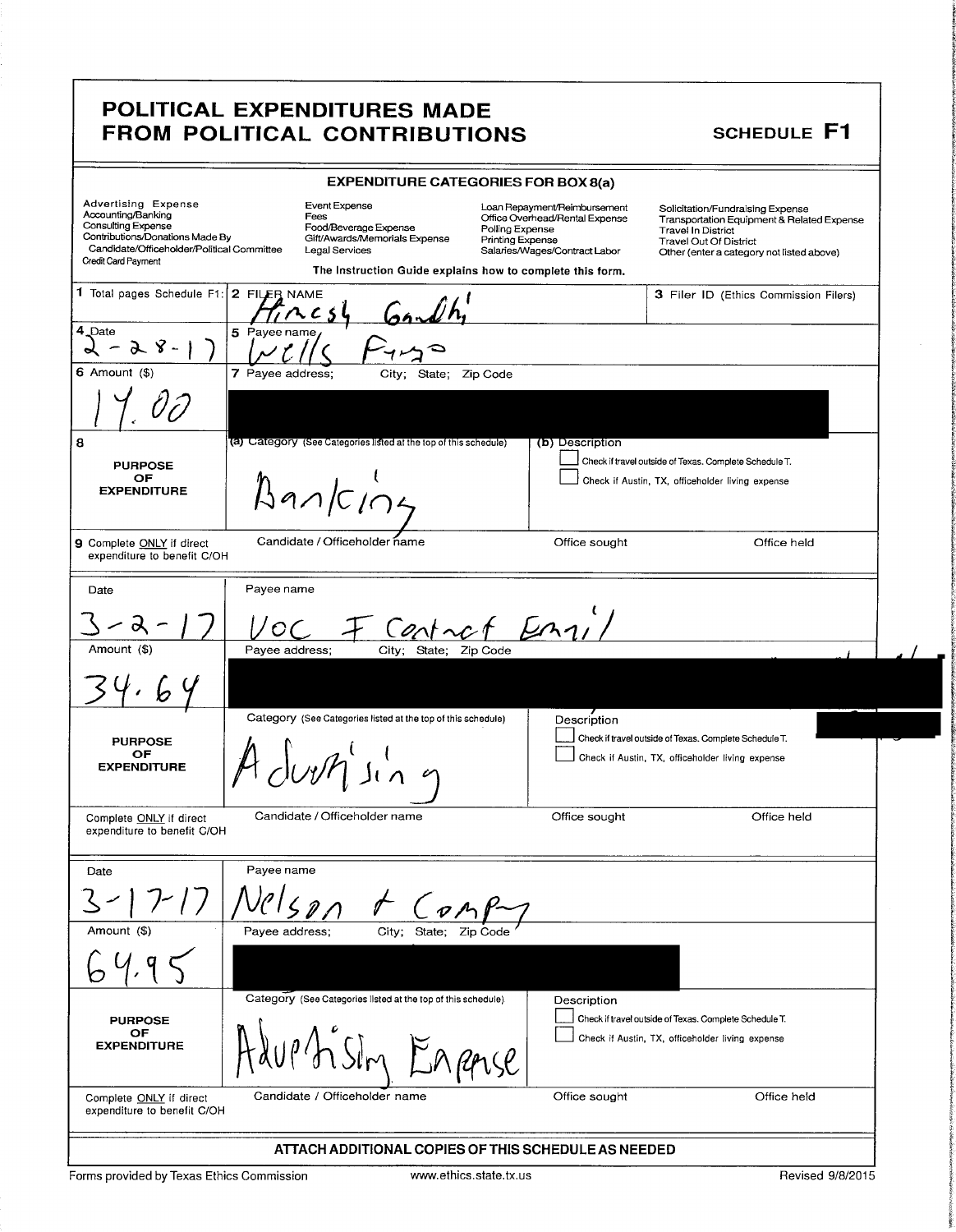|                                                                                                                                                                                |                                                                                                   | <b>EXPENDITURE CATEGORIES FOR BOX 8(a)</b>                                                                                             |                                                                                                                                                                                           |
|--------------------------------------------------------------------------------------------------------------------------------------------------------------------------------|---------------------------------------------------------------------------------------------------|----------------------------------------------------------------------------------------------------------------------------------------|-------------------------------------------------------------------------------------------------------------------------------------------------------------------------------------------|
| <b>Advertising Expense</b><br>Accounting/Banking<br>Consulting Expense<br>Contributions/Donations Made By<br>Candidate/Officeholder/Political Committee<br>Credit Card Payment | Event Expense<br>Fees<br>Food/Beverage Expense<br>Gift/Awards/Memorials Expense<br>Legal Services | Loan Repayment/Reimbursement<br>Office Overhead/Rental Expense<br>Polling Expense<br>Printing Expense<br>Salaries/Wages/Contract Labor | Solicitation/Fundraising Expense<br>Transportation Equipment & Related Expense<br><b>Travel In District</b><br><b>Travel Out Of District</b><br>Other (enter a category not listed above) |
| 1 Total pages Schedule F1: 2 FILER NAME                                                                                                                                        |                                                                                                   | The Instruction Guide explains how to complete this form.                                                                              | 3 Filer ID (Ethics Commission Filers)                                                                                                                                                     |
| 4 Date                                                                                                                                                                         | 5 Payee name,                                                                                     |                                                                                                                                        |                                                                                                                                                                                           |
| $6$ Amount $(3)$                                                                                                                                                               | 7<br>Payee address;                                                                               | City; State; Zip Code                                                                                                                  |                                                                                                                                                                                           |
| 8<br><b>PURPOSE</b><br>ОF<br><b>EXPENDITURE</b>                                                                                                                                | (a) Category (See Categories listed at the top of this schedule)<br>an bin                        | (b) Description                                                                                                                        | Check if travel outside of Texas. Complete Schedule T.<br>Check if Austin, TX, officeholder living expense                                                                                |
| 9 Complete ONLY if direct<br>expenditure to benefit C/OH                                                                                                                       | Candidate / Officeholder name                                                                     | Office sought                                                                                                                          | Office held                                                                                                                                                                               |
| Date                                                                                                                                                                           | Payee name<br>contur                                                                              | $15$ nog.                                                                                                                              |                                                                                                                                                                                           |
| Amount (\$)                                                                                                                                                                    | Payee address;<br>City; State;                                                                    | Zip Code                                                                                                                               |                                                                                                                                                                                           |
| <b>PURPOSE</b><br>OF<br><b>EXPENDITURE</b>                                                                                                                                     | Category (See Categories listed at the top of this schedule)<br>$11$ hin.                         | <b>Description</b>                                                                                                                     | Check if travel outside of Texas. Complete Schedule T.<br>Check if Austin, TX, officeholder living expense                                                                                |
| Complete ONLY if direct<br>expenditure to benefit C/OH                                                                                                                         | Candidate / Officeholder name                                                                     | Office sought                                                                                                                          | Office held                                                                                                                                                                               |
| Date                                                                                                                                                                           | Payee name                                                                                        |                                                                                                                                        |                                                                                                                                                                                           |
| Amount (\$)                                                                                                                                                                    | Payee address;<br>City; State;                                                                    | Zip Code                                                                                                                               |                                                                                                                                                                                           |
| <b>PURPOSE</b><br>OF<br><b>EXPENDITURE</b>                                                                                                                                     | Category (See Categories listed at the top of this schedule).                                     | Description                                                                                                                            | Check if travel outside of Texas. Complete Schedule T.<br>Check if Austin, TX, officeholder living expense                                                                                |
| Complete ONLY if direct<br>expenditure to benefit C/OH                                                                                                                         | Candidate / Officeholder name                                                                     | Office sought                                                                                                                          | Office held                                                                                                                                                                               |
|                                                                                                                                                                                |                                                                                                   | ATTACH ADDITIONAL COPIES OF THIS SCHEDULE AS NEEDED                                                                                    |                                                                                                                                                                                           |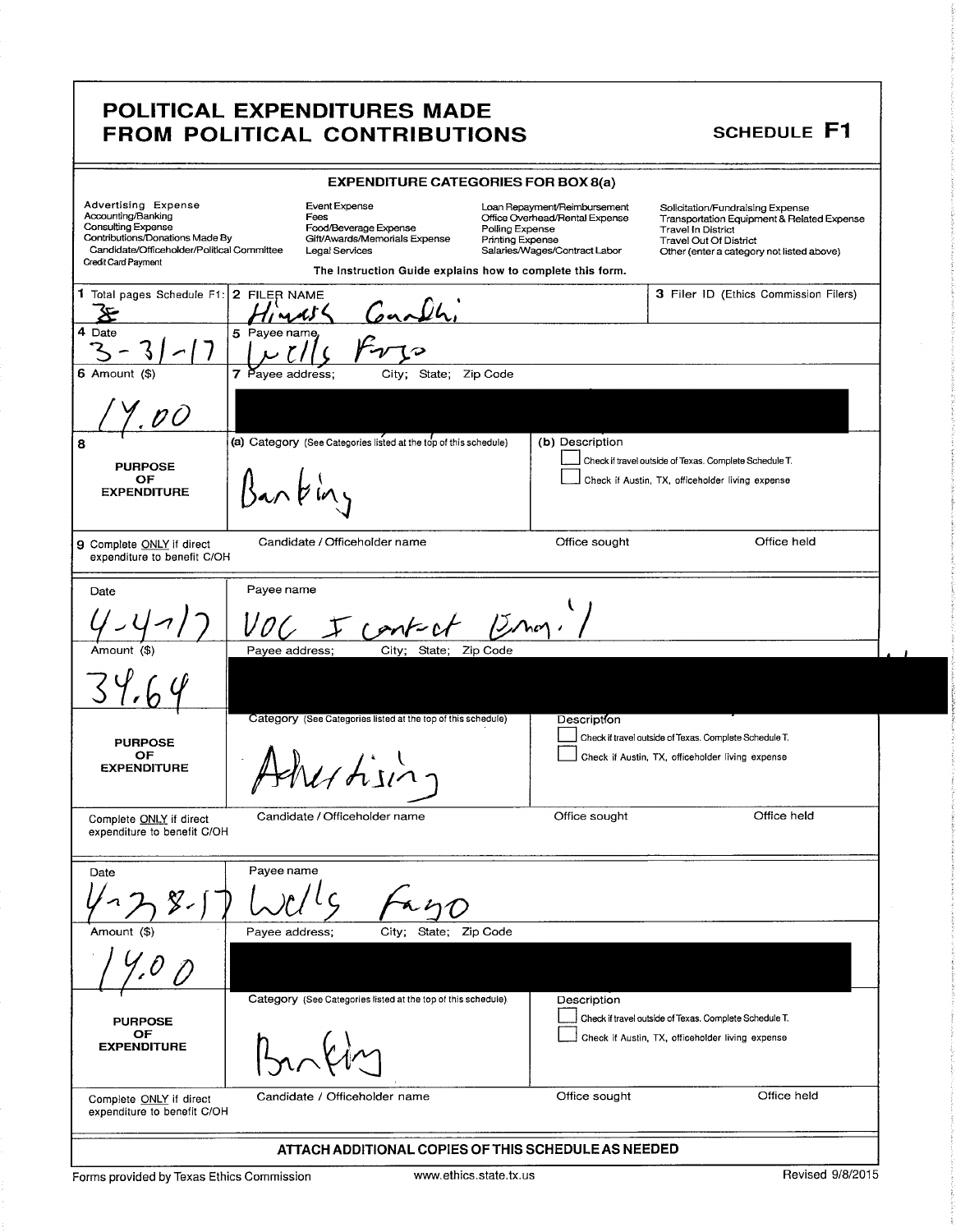|                                                                                                                                                                                | <b>EXPENDITURE CATEGORIES FOR BOX 8(a)</b>                                                                                                                            |                                                                                                                                               |                                                                                                                                                                                           |
|--------------------------------------------------------------------------------------------------------------------------------------------------------------------------------|-----------------------------------------------------------------------------------------------------------------------------------------------------------------------|-----------------------------------------------------------------------------------------------------------------------------------------------|-------------------------------------------------------------------------------------------------------------------------------------------------------------------------------------------|
| Advertising Expense<br>Accounting/Banking<br><b>Consulting Expense</b><br>Contributions/Donations Made By<br>Candidate/Officeholder/Political Committee<br>Credit Card Payment | Event Expense<br>Fees<br>Food/Beverage Expense<br>Gift/Awards/Memorials Expense<br><b>Legal Services</b><br>The instruction Guide explains how to complete this form. | Loan Repayment/Reimbursement<br>Office Overhead/Rental Expense<br>Polling Expense<br><b>Printing Expense</b><br>Salaries/Wages/Contract Labor | Solicitation/Fundraising Expense<br>Transportation Equipment & Related Expense<br><b>Travel In District</b><br><b>Travel Out Of District</b><br>Other (enter a category not listed above) |
| 1 Total pages Schedule F1: 2 FILER NAME                                                                                                                                        |                                                                                                                                                                       |                                                                                                                                               | 3 Filer ID (Ethics Commission Filers)                                                                                                                                                     |
| 4 Date                                                                                                                                                                         | 5 Payee name                                                                                                                                                          |                                                                                                                                               |                                                                                                                                                                                           |
| 6 Amount (\$)<br>$\mathcal O$                                                                                                                                                  | City;<br>7 Payee address;<br>State; Zip Code                                                                                                                          |                                                                                                                                               |                                                                                                                                                                                           |
| 8<br><b>PURPOSE</b><br>OF<br><b>EXPENDITURE</b>                                                                                                                                | (a) Category (See Categories listed at the top of this schedule)<br>Donation                                                                                          | (b) Description                                                                                                                               | Check if travel outside of Texas. Complete Schedule T.<br>Check if Austin, TX, officeholder living expense                                                                                |
| 9 Complete ONLY if direct<br>expenditure to benefit C/OH                                                                                                                       | Candidate / Officeholder name                                                                                                                                         | Office sought                                                                                                                                 | Office held                                                                                                                                                                               |
| Date                                                                                                                                                                           | Payee name                                                                                                                                                            |                                                                                                                                               |                                                                                                                                                                                           |
| $-\alpha$                                                                                                                                                                      | Icontrol Emvil<br>VOC                                                                                                                                                 |                                                                                                                                               |                                                                                                                                                                                           |
| Amount (\$)                                                                                                                                                                    | Payee address;<br>City; State; Zip Code                                                                                                                               |                                                                                                                                               |                                                                                                                                                                                           |
| <b>PURPOSE</b><br>OF<br><b>EXPENDITURE</b>                                                                                                                                     | Category (See Categories listed at the top of this schedule)<br>destising Expert                                                                                      | Description                                                                                                                                   | Check if travel outside of Texas. Complete Schedule T.<br>Check if Austin, TX, officeholder living expense                                                                                |
| Complete ONLY if direct<br>expenditure to benefit C/OH                                                                                                                         | Candidate / Officeholder name                                                                                                                                         | Office sought                                                                                                                                 | Office held                                                                                                                                                                               |
| Date                                                                                                                                                                           | Payee name                                                                                                                                                            |                                                                                                                                               |                                                                                                                                                                                           |
| Amount (\$)                                                                                                                                                                    | Zip Code<br>City;<br>Payee address;<br>State;                                                                                                                         |                                                                                                                                               |                                                                                                                                                                                           |
| <b>PURPOSE</b><br>OF<br><b>EXPENDITURE</b>                                                                                                                                     | Category (See Categories listed at the top of this schedule).<br>$Ba\nwedge$                                                                                          | Description                                                                                                                                   | Check if travel outside of Texas. Complete Schedule T.<br>Check if Austin, TX, officeholder living expense                                                                                |
| Complete ONLY if direct<br>expenditure to benefit C/OH                                                                                                                         | Candidate / Officeholder name                                                                                                                                         | Office sought                                                                                                                                 | Office held                                                                                                                                                                               |
|                                                                                                                                                                                | ATTACH ADDITIONAL COPIES OF THIS SCHEDULE AS NEEDED                                                                                                                   |                                                                                                                                               |                                                                                                                                                                                           |

Forms provided by Texas Ethics Commission www.ethics.state.tx.us Revised 9/8/2015